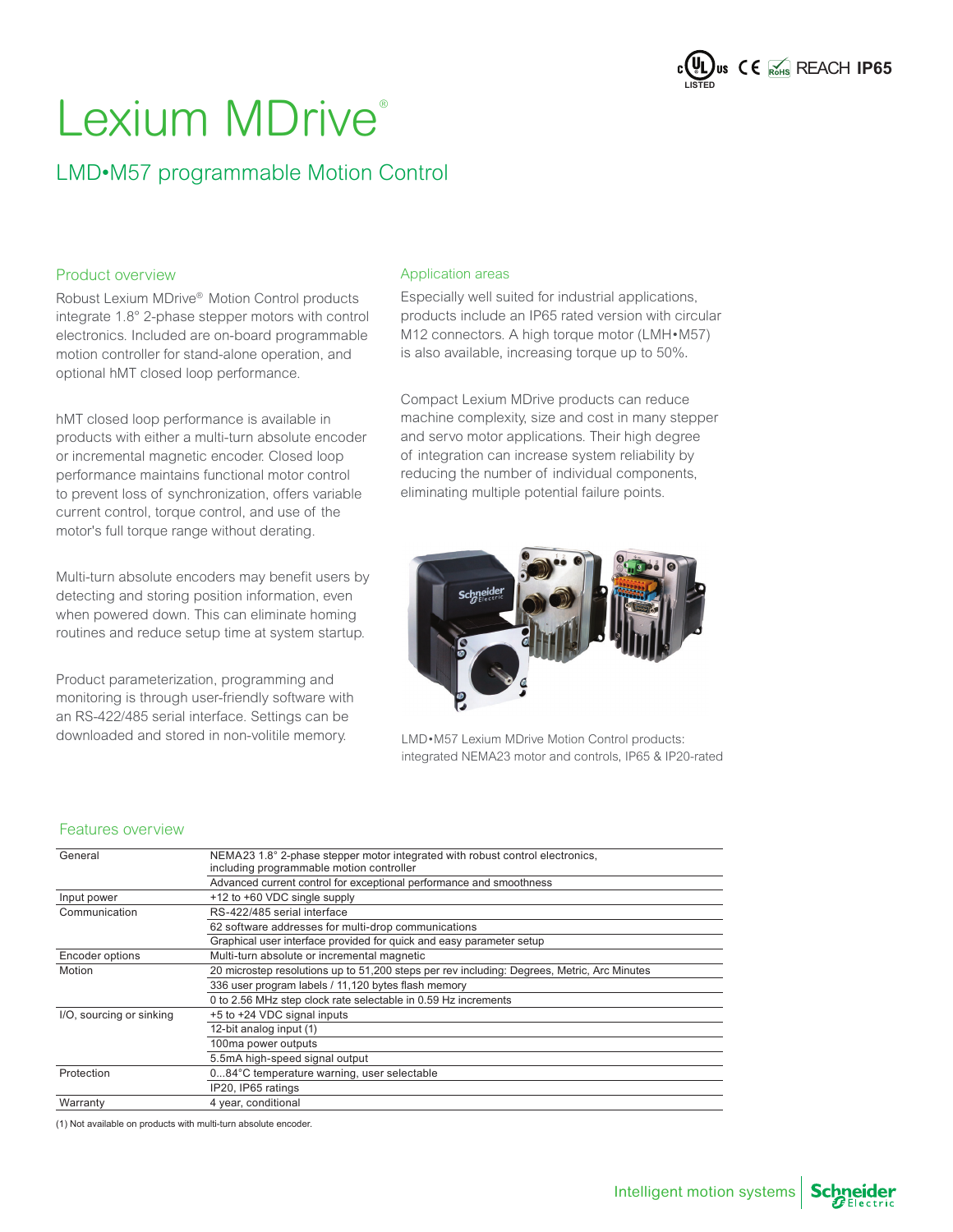#### LMD•M57 programmable Motion Control

#### Specifications

| Communication           | Protocol type            |                                | RS-422/485                                                                                                                                                                                 |
|-------------------------|--------------------------|--------------------------------|--------------------------------------------------------------------------------------------------------------------------------------------------------------------------------------------|
| Input power             | Voltage                  | <b>VDC</b>                     | $+12+60$                                                                                                                                                                                   |
|                         | Current maximum (1)      | Amp                            | 3.5                                                                                                                                                                                        |
| Motor                   | Frame size               | <b>NEMA</b>                    | 23                                                                                                                                                                                         |
|                         |                          | inches                         | 2.3                                                                                                                                                                                        |
|                         |                          | mm                             | 57                                                                                                                                                                                         |
|                         | Performance levels       |                                | standard torque or premium high torque                                                                                                                                                     |
|                         | Holding torque           | oz-in                          | 103416                                                                                                                                                                                     |
|                         |                          | N-cm                           | 73294                                                                                                                                                                                      |
|                         | Length                   | stack sizes                    | 1, 283                                                                                                                                                                                     |
| Thermal                 | Operating temp           | Heat sink maximum              | 85°C                                                                                                                                                                                       |
|                         | non-condensing           | Motor maximum                  | $100^{\circ}$ C                                                                                                                                                                            |
| Protection              | <b>Type</b>              | Temp warning                   | 084°C, user selectable                                                                                                                                                                     |
|                         |                          | IP rating                      | IP20, IP65                                                                                                                                                                                 |
|                         |                          | Earth grounding                | via product chassis ground lug                                                                                                                                                             |
| I/O sourcing or sinking | One analog input (2)     | Resolution                     | 12 bit                                                                                                                                                                                     |
|                         |                          | Voltage range                  | 0+5 VDC, 0+10 VDC, 020 mA, 420 mA                                                                                                                                                          |
|                         | Three signal inputs      | Voltage range                  | +5 +24 VDC, TTL level compatible                                                                                                                                                           |
|                         |                          | Protection                     | over temp, short circuit, transient, over voltage, inductive clamp                                                                                                                         |
|                         | Two power outputs (3)    | Current rating                 | -100+100 mA                                                                                                                                                                                |
|                         |                          | Voltage range                  | -24  +24 VDC                                                                                                                                                                               |
|                         | One high-speed signal    | Current open collector/emitter | 5.5 mA                                                                                                                                                                                     |
|                         | output                   | Voltage open collector         | +60 VDC                                                                                                                                                                                    |
|                         |                          | Voltage open emitter           | +7 VDC                                                                                                                                                                                     |
| Aux. logic input        | Voltage range (4)        |                                | $+12+24$ VDC                                                                                                                                                                               |
| Encoder options         | Multi-turn absolute      | Position update / retention    | 30 days on internal power; 5 years with optional battery pack                                                                                                                              |
|                         | Incremental magnetic     | Line count                     | 1000 lines / 4000 edges per rev                                                                                                                                                            |
| Motion                  | Microstep resolution     | Number of settings             | 20                                                                                                                                                                                         |
|                         |                          | Steps per revolution           | 200, 400, 800, 1000, 1600, 2000, 3200, 5000, 6400, 10000, 12800, 20000,<br>25000, 25600, 40000, 50000, 51200, 36000 (0.01 deg/ustep), 21600 (1 arc<br>minute/ustep), 25400 (0.001mm/ustep) |
|                         | Counters                 | Type                           | position, encoder/32 bit                                                                                                                                                                   |
|                         |                          | Edge rate maximum              | 5 MHz                                                                                                                                                                                      |
|                         | Velocity                 | Range                          | $+/- 2,560,000$                                                                                                                                                                            |
|                         |                          | Resolution                     | 0.5961 steps per second                                                                                                                                                                    |
|                         | Accel/Decel              | Range                          | 1.5 x $10^9$ steps per second <sup>2</sup>                                                                                                                                                 |
|                         |                          | Resolution                     | 90.9 steps per second <sup>2</sup>                                                                                                                                                         |
|                         |                          | <b>Types</b>                   | linear, triangle s-curve, sinusoidal s-curve                                                                                                                                               |
| Software                | Program storage          | Type/size                      | flash / 11,120                                                                                                                                                                             |
|                         | User registers           | Number/resolution              | 4 / 32-bit                                                                                                                                                                                 |
|                         | Floating point registers | Number/precision               | 8 / double                                                                                                                                                                                 |
|                         | Math functions           | Arithmetic                     | +, -, x, +, >, <, =, >=, <=                                                                                                                                                                |
|                         |                          | Logic                          | AND, OR, XOR, NOT                                                                                                                                                                          |
|                         |                          | Trigonometric                  | ABS, COS, ACOS, LOG2, LOG10, PI, SIN, ASIN, SQRT, TAN, ATAN                                                                                                                                |
|                         | <b>Branch functions</b>  |                                | Branch & call                                                                                                                                                                              |
|                         | I/O functions            | Inputs                         | Home, limit plus, limit minus, go, stop, pause, jog plus, jog minus, general<br>purpose, capture                                                                                           |
|                         |                          | Outputs                        | Moving, error, velocity change,, moving position, trip, attention. general purpose                                                                                                         |
|                         | Trip functions           |                                | Trip on input, trip on position, trip on time, trip capture, trip on relative position, trip<br>on main power loss                                                                         |
|                         | Party-mode addresses     |                                | 62                                                                                                                                                                                         |
|                         | Encoder functions (5)    |                                | stall detection, position maintenance, find index, hMT                                                                                                                                     |
|                         |                          |                                |                                                                                                                                                                                            |

(1) Actual power supply current will depend on voltage and load. (2) Not available on products with multi-turn absolute encoder. (3) Products with multi-turn absolute encoder have one power output.

(4) When input voltage is removed, maintains power only to control and feedback circuits.

(4) Closed-loop models with encoder only.

An optional Communication Converter is recommended to facilitate prototyping.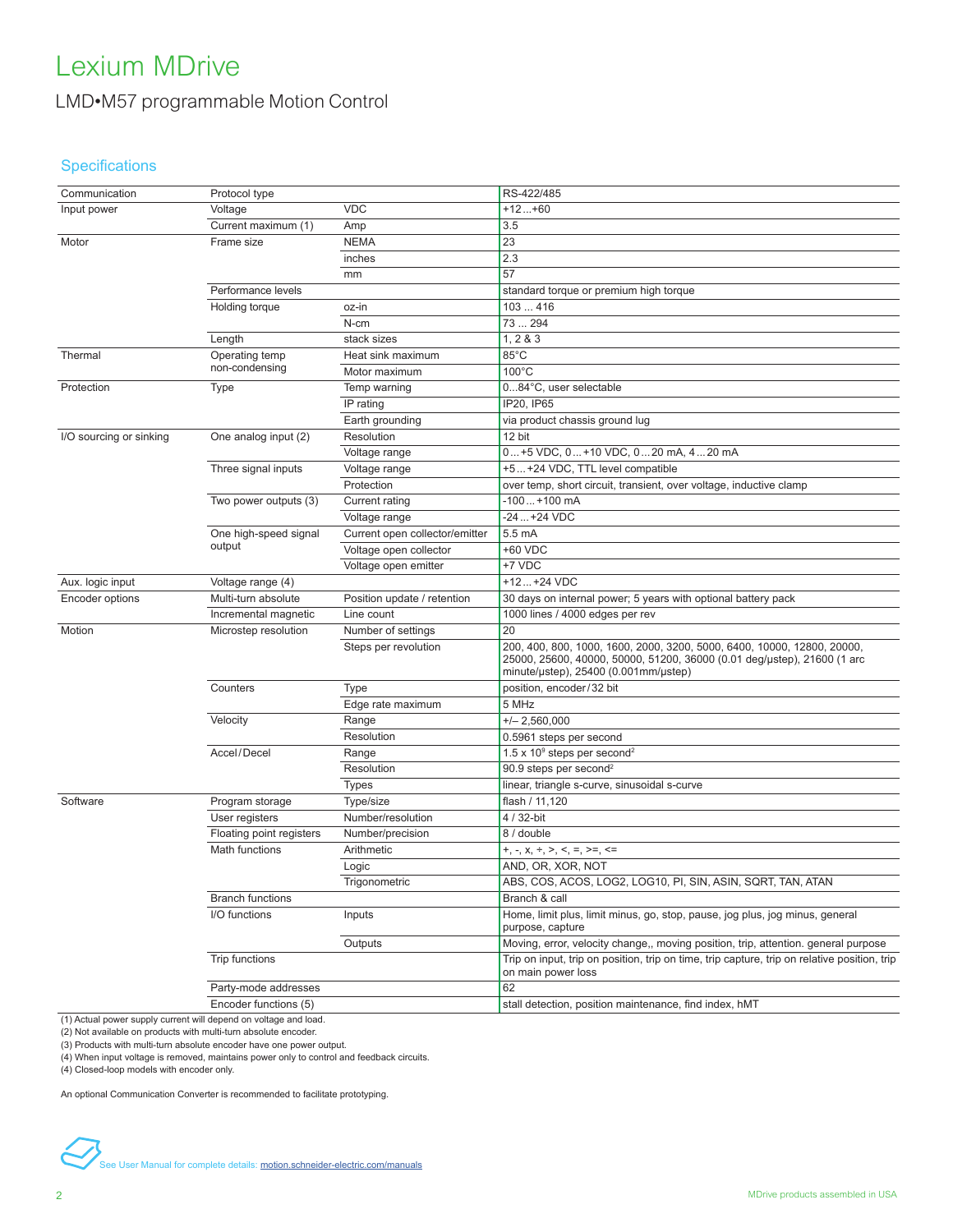#### LMD•M57 programmable Motion Control

#### **Dimensions**



| Motor stack length | Lmax1          |                                  | Lmax2        |                   |
|--------------------|----------------|----------------------------------|--------------|-------------------|
|                    | Standard - LMD | High torque - LMH Standard - LMD |              | High torque - LMH |
| Single             | 3.17(80.5)     | 3.32(84.3)                       | 3.91(99.3)   | 4.01 (101.8)      |
| Double             | 3.52(89.4)     | 3.73(94.8)                       | 4.26 (108.2) | 4.36 (110.7)      |
| Triple             | 4.38 (111.3)   | 4.60 (116.8)                     | 5.13(130.3)  | 5.23(133.0)       |



| Motor stack length | Lmax1          |                                  | Lmax2        |                   |
|--------------------|----------------|----------------------------------|--------------|-------------------|
|                    | Standard - LMD | High torque - LMH Standard - LMD |              | High torque - LMH |
| Single             | 3.22(81.8)     | 3.32(84.3)                       | 3.91(99.3)   | 4.01 (101.8)      |
| Double             | 3.63(92.3)     | 3.73(94.8)                       | 4.26 (108.2) | 4.36 (110.7)      |
| Triple             | 4.50 (114.3)   | 4.60 (116.8)                     | 5.13(130.3)  | 5.23(133.0)       |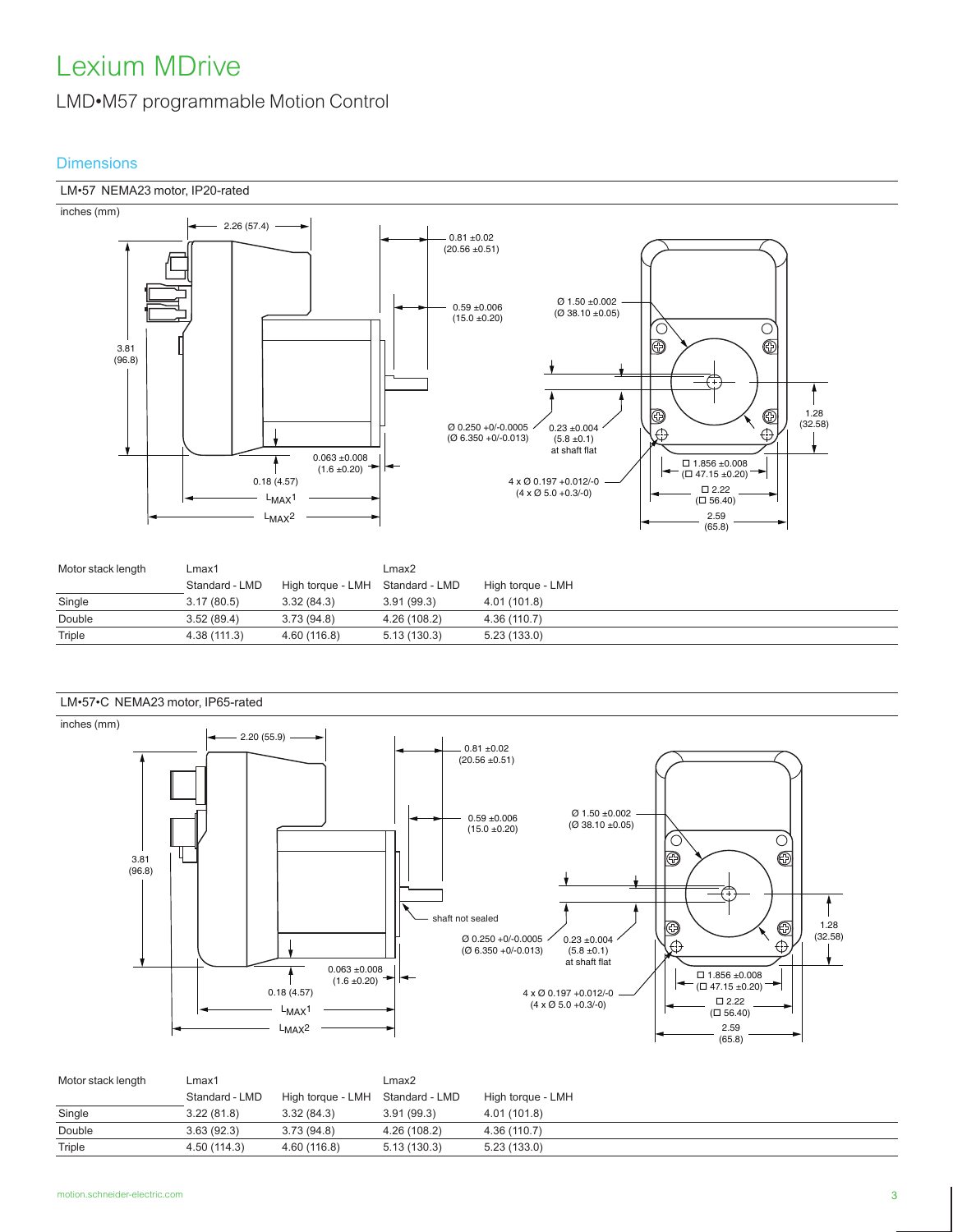### LMD•M57 programmable Motion Control

 $\omega$ 

#### IP20-rated products

**LEDs**



**P3: Communication** DB9 male

#### IP65-rated products

**LEDs** two signal indicators

**Chassis ground** one #6-32 screw

**Connectors P1: Power**

M12 4-pin male

**P3: Communication** M12 5-pin female

**P2: I/O & multifunction** M<sub>12</sub> 12-pin male

> MD-CC404-000 MD-CC405-000 MD-CS600-000 MD-CS620-000 MD-CS610-000 Schneide ICP0531

#### Part numbers

| example part number                                                                                                                                                                          |  |  | L M D C M 5 7 1 C |  |          |
|----------------------------------------------------------------------------------------------------------------------------------------------------------------------------------------------|--|--|-------------------|--|----------|
| Product<br>$LMD =$ Lexium MDrive with standard hybrid stepper motor<br>LMH = Lexium MDrive with high torque stepper motor                                                                    |  |  | LMDCM571C         |  |          |
| Control type<br>$C = Closed$ loop / with hMT and incremental magnetic encoder (1)<br>$A = Closed$ loop / with hMT and multi-turn absolute encoder (1)<br>$O =$ Open loop / no hMT or encoder |  |  | LMDCM571C         |  |          |
| Communication type<br>M = programmable Motion Control via RS-422/485 serial interface                                                                                                        |  |  | LMDCM571C         |  |          |
| Flange size<br>$57 = NEMA 23$ 2.3" / 57mm                                                                                                                                                    |  |  | LMDCM571C         |  |          |
| Motor length<br>$1 =$ single stack<br>$2 =$ double stack<br>$3$ = triple stack                                                                                                               |  |  | LMDCM57           |  | $1 \, C$ |
| Variation - omit from part number if unwanted<br>$C = M12$ circular connectors and IP65 rating                                                                                               |  |  | L M D C M 5 7 1   |  |          |

(1) Closed loop control delivers encoder feedback and hMT enhanced motor performance.

#### **Accessories**

| description                                                                                                           | length<br>feet $(m)$ | part number |
|-----------------------------------------------------------------------------------------------------------------------|----------------------|-------------|
| <b>Communication converter</b><br>USB-pluggable converter to set/program communication<br>parameters in 32- or 64-bit |                      |             |

| Mates to DB9 connector              | $6.0(1.8)$ MD-CC404-000 |
|-------------------------------------|-------------------------|
| Mates to M12 5-pin female connector | $6.0(1.8)$ MD-CC405-000 |

#### IP65 cordsets

Shielded cables pre-wired with straight M12 mating connectors

| Communication cordset mates to 5-pin female connector | $10.0(3.0)$ MD-CS600-000  |
|-------------------------------------------------------|---------------------------|
| Power cordset mates to 4-pin male connector           | 10.0 (3.0)   MD-CS620-000 |
| I/O cordset mates to 12-pin male connector            | 10.0 (3.0) MD-CS610-000   |

#### Back-up battery pack for Absolute Encoder models

Extend stored position data up to 5-years for 1 to 6 LMDs with absolute encoder

| ansolate cripped                                                |                         |
|-----------------------------------------------------------------|-------------------------|
| Battery pack, DIN-rail mount. Uses 3 AA batteries, not provided | ICP0531                 |
| LMD mating cable(s) with crimp connector to flying lead end     | 3.3 (1.0) PD02-0531-FL1 |
| PLC mating cable with crimp connector to flying lead end        | 3.3 (1.0) PD04-0531-FL1 |

#### Replacement mating connector kit

Kits are for IP20 products. They include one 2-pin power mate, and one set (2 pieces) 7-pin multifunction mates — CK-15